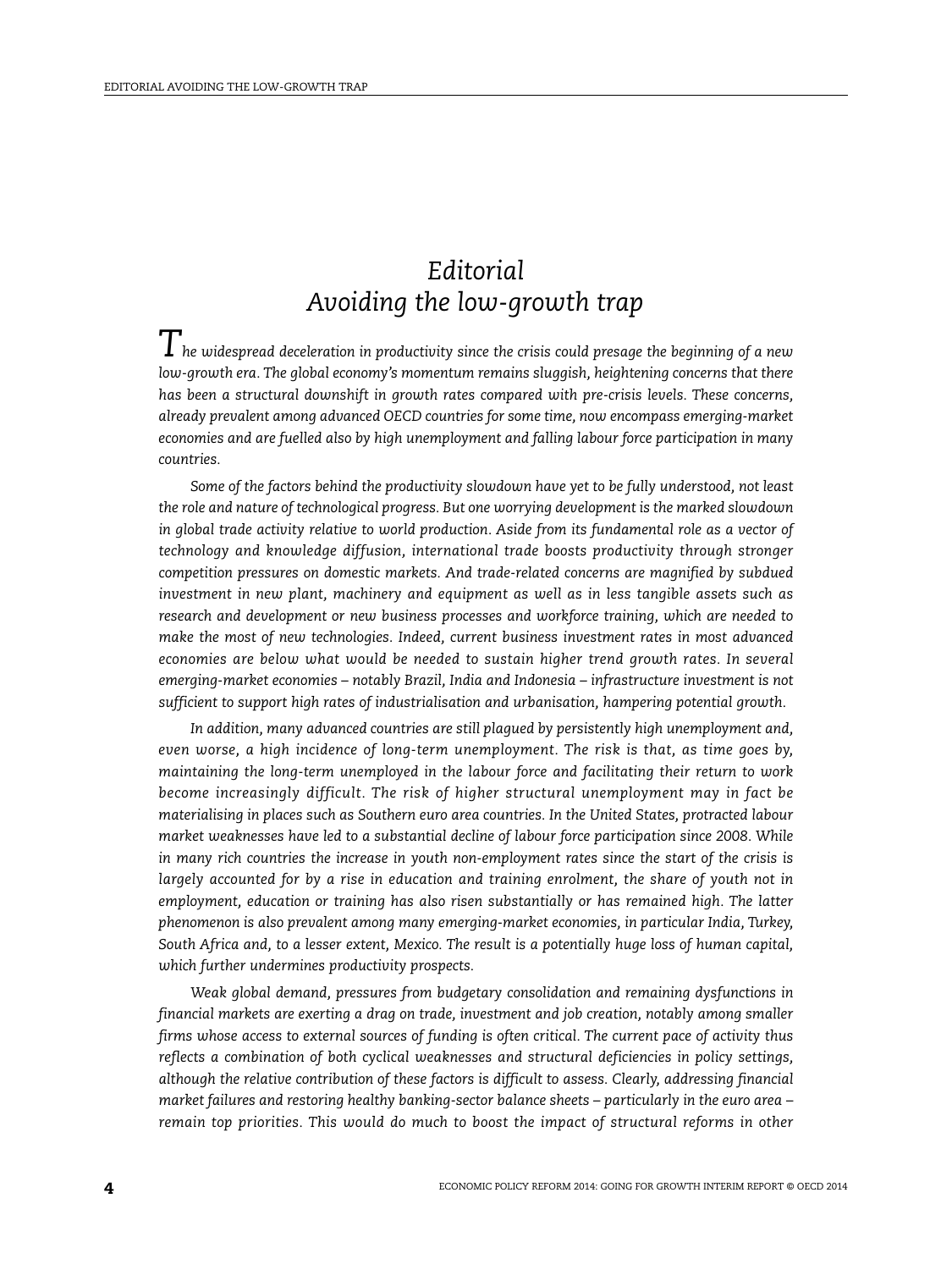*complementary areas, which are also needed. For instance, firms' incentives to invest in new markets and technologies as well as to seek more efficient ways to allocate capital and labour resources could be enhanced by further reductions in regulatory barriers to competition along with greater openness to foreign trade and investment. Such reforms could also help foster job creation if accompanied by measures to facilitate wage adjustments and reduce labour costs, including further shifts in taxation from labour towards consumption and – even better from an equity perspective – immovable property and inheritance.*

*Still, faster job creation is unlikely to be enough to bring employment rates back to pre-crisis levels, let alone to levels that would offset the impact of population ageing in advanced economies. Boosting employment also requires that more attention be given to growing skills mismatches and low labour force participation, especially among groups such as women and older workers. In most emerging-market economies – China being a notable exception – a key issue is to bring more workers into formal sector activities. In most cases, reducing informality requires rolling-out social protection to all workers, using programmes that best take into account country-specific characteristics and institutional capacities. In countries such as Chile, Indonesia, South Africa and Turkey, reforms of labour market regulation or wage bargaining institutions are also needed to lower hiring and firing costs and prevent low-skilled workers from being priced out of jobs in the formal sector.*

*This report reviews the main growth challenges facing OECD and major non-OECD countries – regrouping them according to the common nature of the key challenges – and gives an overview of the actions taken over the past two years on policy priorities identified in previous issues of* Going for Growth. *The pace of reforms appears to have slowed somewhat but remains on average well above that observed prior to the crisis in most countries. Southern euro area and, to a lesser extent, Central European countries have continued to be particularly active reformers in areas covered by OECD policy recommendations. This should not come as a surprise insofar as a number of these countries have been under market pressures or direct financial assistance programmes. Importantly, considerable action has been taken in areas such as labour market regulation, collective bargaining and welfare systems, which in the past have proved particularly difficult to reform. Reforms of pension systems and early retirement schemes, as well as of active labour market programmes, have also ranked highly on the policy agenda in many other countries facing low employment rates.*

*In the countries most severely affected by the crisis, long-overdue labour market reforms had become necessary to restore competitiveness and help narrow external imbalances. However, given the particularly difficult context in which this adjustment has taken place, it has not been without painful consequences for many workers and their families. In order for them to see benefits in the form of improving job opportunities and higher real incomes, labour market reforms must be matched by more vigorous actions to boost product market competition.*

*One special feature of this report is to assess the progress countries have made in the past five years in reducing regulatory barriers to competition in product markets. While governments have continued to move towards more competition-friendly regulation, progress has, alas, been modest except for a few cases. In particular, competition in network industries and especially professional services continues to be held back by regulatory barriers to entry. Also, where regulatory settings have been improved, the legislated changes need to be fully implemented to ensure that they effectively ease the administrative burden on enterprises and promote the entry of new firms.*

*Pursuing reform in services is all the more important given the high growth and employment potential of these sectors. This is particularly evident in OECD countries such as Germany, Japan – as part of Abenomics' third arrow – and beyond, not least in China. Services are also critical for a country's competitiveness within global value chains and create over half of value-added in cross-*